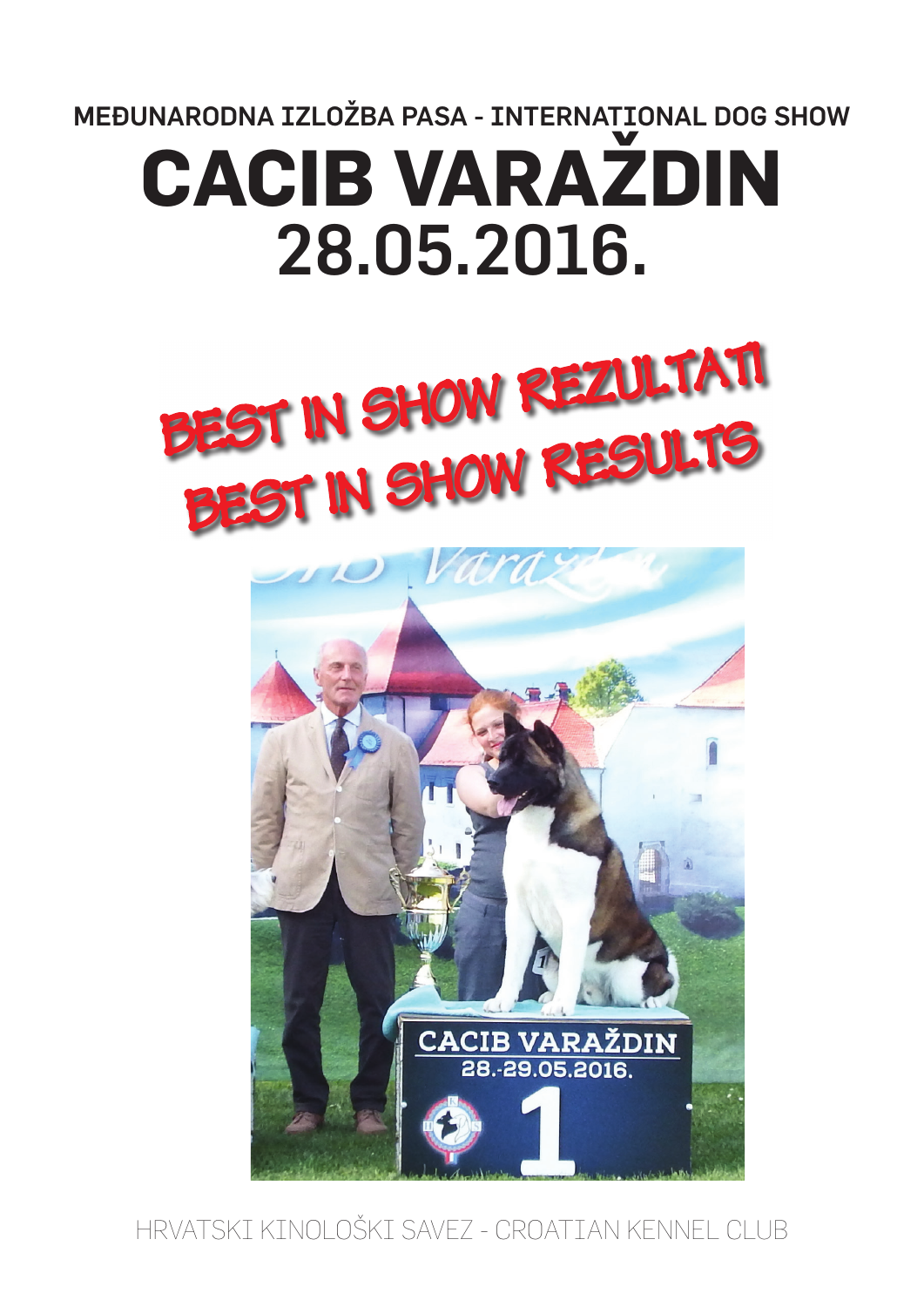# **JUNIOR HANDLING – MLAĐA SKUPINA sudac/judge: INGRID HECTORS (B)**

| RIANA VRČEK (HR)          | 1. MJESTO / PLACE:        |
|---------------------------|---------------------------|
| <b>KOROZS BALINT (H)</b>  | <b>2.</b> MJESTO / PLACE: |
| <b>AMELIE TROMPKA (D)</b> | <b>3. MJESTO / PLACE:</b> |
|                           | 4. MJESTO / PLACE:        |
|                           |                           |

# **5.** *MJESTO / PLACE:*

# **JUNIOR HANDLING – STARIJA SKUPINA**

| sudac/judge: INGRID HECTORS (B)<br>1. MJESTO / PLACE: | PERNILLA SONNLEITNER (A)  |
|-------------------------------------------------------|---------------------------|
| 2. MJESTO / PLACE:                                    | <b>KARLA ČUBIĆ (HR)</b>   |
| <b>3. MJESTO / PLACE:</b>                             | <b>ANA GAJZER (SLO)</b>   |
| 4. MJESTO / PLACE:                                    | <b>MAŠA KOROŠEC (SLO)</b> |
| <b>5. MJESTO / PLACE:</b>                             | IRA FIKE (HR)             |

# **NAJLJEPŠI PAROVI - THE BEST COUPLES sudac/judge: DARKO PETRESKI (HR)**

# **1.** *Pasmina / Breed:* MINIAUTURE SCHNAUZER

- 20 MYSTIRAMO VALLEY VILLAGE MINNERS
- 27 MYSTIRAMO SQUAW MAYA

# **2.** *Pasmina / Breed:* CHINESE CRESTED DOG

- 526 ANGEL O'CHECK AMUR
	- 530 KRISTAL YANIRY GOGIBUS PEARL

# **3.** *Pasmina / Breed:* **COTON DE TULEAR**

469 ZIGI'S COTON ANGELO

471 ZIGI'S COTON ANGELICA

# **NAJLJEPŠA UZGOJNA SKUPINA - THE BEST BREEDING GROUP sudac/judge: MARKO LJUTIĆ (HR)**

**1.** *Pasmina / Breed:* **WELSH CORGI PEMBROKE**  *Kataloški brojevi / Catalog No: 240,241,242 Uzgajivač / Breeder:* CORCASTLE

**2.** *Pasmina / Breed:* **COTON DE TULEAR**  *Kataloški brojevi / Catalog No: 468, 469, 471* Uzgajivač / Breeder: ZIGI'S COTON

**3.** *Pasmina / Breed: Kataloški brojevi / Catalog No: Uzgajivač / Breeder:*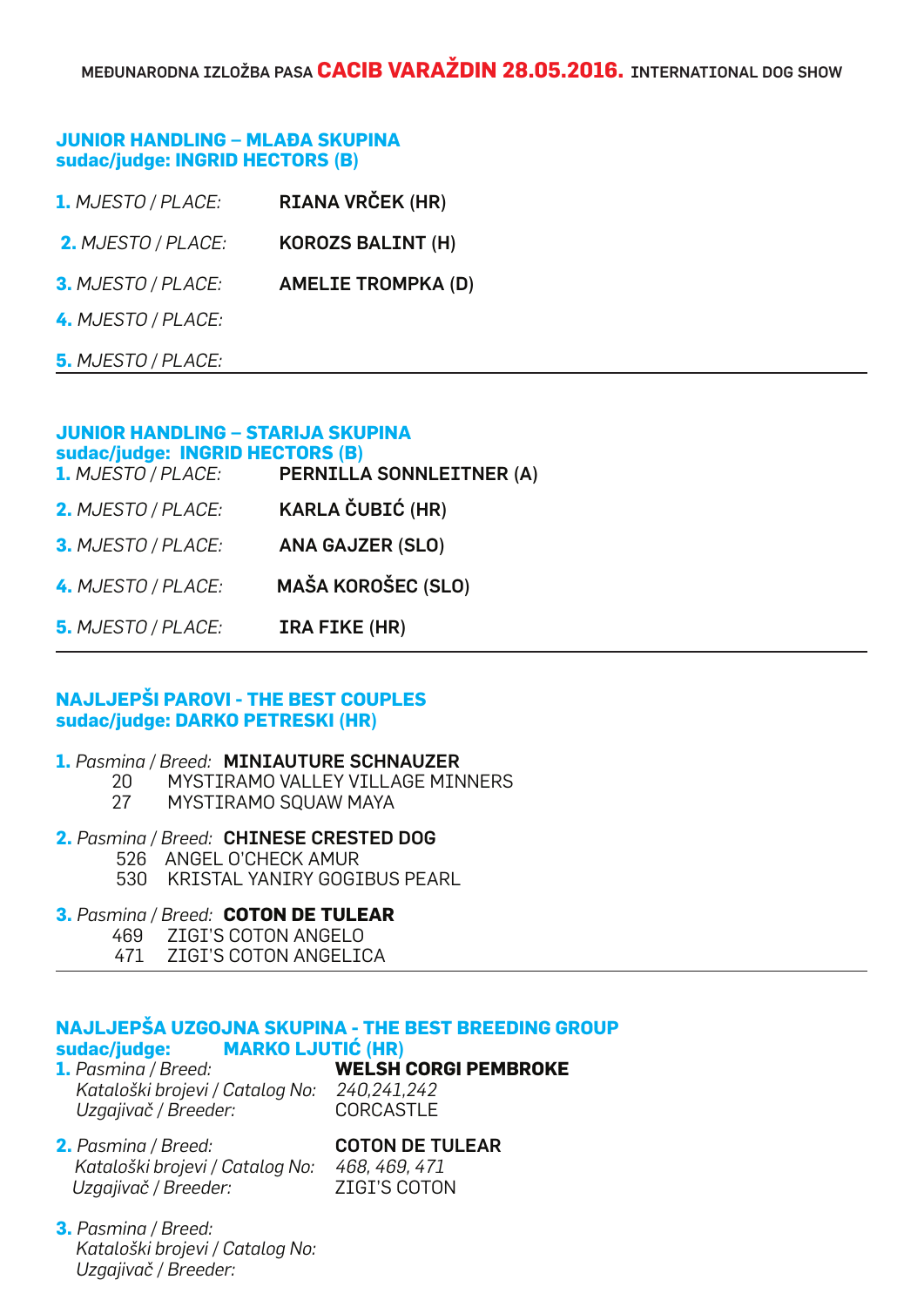# **NAJLJEPŠE ŠTENE IZLOŽBENOG DANA / THE BEST BABY OF THE SHOW DAY** Sudac / Judge: **ENRIQUE MATE DURAN (E)**

#### **1. MJESTO / 1. PLACE**

| Pasmina / Breed:             | MOPS / PUG                           |
|------------------------------|--------------------------------------|
| Ime psa / Name of the dog:   | DOING LIKE A DIVA PULCHERRIMUS GA-BO |
| Kataloški broj / Catalog No: | 452                                  |
| Vlasnik / Owner:             | KARAŠIĆ MARINELA (HR)                |

#### **2. MJESTO / 2. PLACE**

| Pasmina / Breed:             | SAMOJED / SAMOYED            |
|------------------------------|------------------------------|
| Ime psa / Name of the dog:   | WHITE SAMMY MY PRIDE AND JOY |
| Kataloški broj / Catalog No: | 153                          |
| Vlasnik / Owner:             | ŽNIDARIČ MATEJA (SLO)        |

## **3. MJESTO / 3. PLACE**

| Pasmina / Breed:             | PATULJASTI ŠNAUCER / MINIATURE SCHNAUZER |
|------------------------------|------------------------------------------|
| Ime psa / Name of the dog:   | ADRIS BLU LITTLE MAX                     |
| Kataloški broj / Catalog No: | 24                                       |
| Vlasnik / Owner:             | BIŠĆAN KRISTINA (HR)                     |

# **NAJLJEPŠI NAJMLAĐI PAS IZLOŽBENOG DANA / THE BEST PUPPY OF THE SHOW DAY** Sudac / Judge: **INGRID HECTORS (B)**

#### **1. MJESTO / 1. PLACE**

| Pasmina / Breed:             | FRANCUSKI BULDOG / FRENCH BULLDOG  |
|------------------------------|------------------------------------|
| Ime psa / Name of the dog:   | <b>BLACK BETTY DORIS</b>           |
| Kataloški broj / Catalog No: | 462                                |
| Vlasnik / Owner:             | MAGDIĆ HRVOJE&SANJA&ŽIC TANJA (HR) |

#### **2. MJESTO / 2. PLACE**

| Pasmina / Breed:             | ŠVICARSKI BIJELI OVČAR / WHITE SWISS SHEPERD DOG |
|------------------------------|--------------------------------------------------|
| Ime psa / Name of the dog:   | WHITE DREAM TEAM GLAMOUR RO QUEEN "MOYA"         |
| Kataloški broj / Catalog No: | 197                                              |
| Vlasnik / Owner:             | HORVAT GORDANA (HR)                              |

#### **3. MJESTO / 3. PLACE**

| Pasmina / Breed:             | JAZAVČAR PATULJASTI OŠTRODLAKI / DACHSHUND MINIATURE WIRE |
|------------------------------|-----------------------------------------------------------|
| Ime psa / Name of the dog:   | ALPHERATZ IPOD                                            |
| Kataloški broj / Catalog No: | 434                                                       |
| Vlasnik / Owner:             | MUSULIN ANA (HR)                                          |

## **NAJLJEPŠI VETERAN IZLOŽBENOG DANA / THE BEST VETERAN OF THE SHOW DAY** Sudac / Judge: **BILJANA NIKOLIĆ (HR)**

#### **1. MJESTO / 1. PLACE**

| Pasmina / Breed:             | PUDL SREDNJI / MEDIUM POODLE |
|------------------------------|------------------------------|
| Ime psa / Name of the dog:   | <b>JASENAK MARSHALL</b>      |
| Kataloški broj / Catalog No: | 495                          |
| Vlasnik / Owner:             | DŽAJA VALKOVIĆ SANJA (HR)    |

**2. MJESTO / 2. PLACE**

| Pasmina / Breed:             | PAPIJON / PAPILLON          |
|------------------------------|-----------------------------|
| Ime psa / Name of the dog:   | BEAUTY FLY TETE A' TETE     |
| Kataloški broj / Catalog No: | 535                         |
| Vlasnik / Owner:             | RUBINJONI-GERECI VESNA (HR) |

| Pasmina / Breed:             | ENGLESKI KOKER ŠPANIJEL / ENGLISH COCKER SPANIEL |
|------------------------------|--------------------------------------------------|
| Ime psa / Name of the dog:   | SORCERY'S CHRISTMAS KNIGHT                       |
| Kataloški broj / Catalog No: | 416                                              |
| Vlasnik / Owner:             | BANHEGYI PETER (H)                               |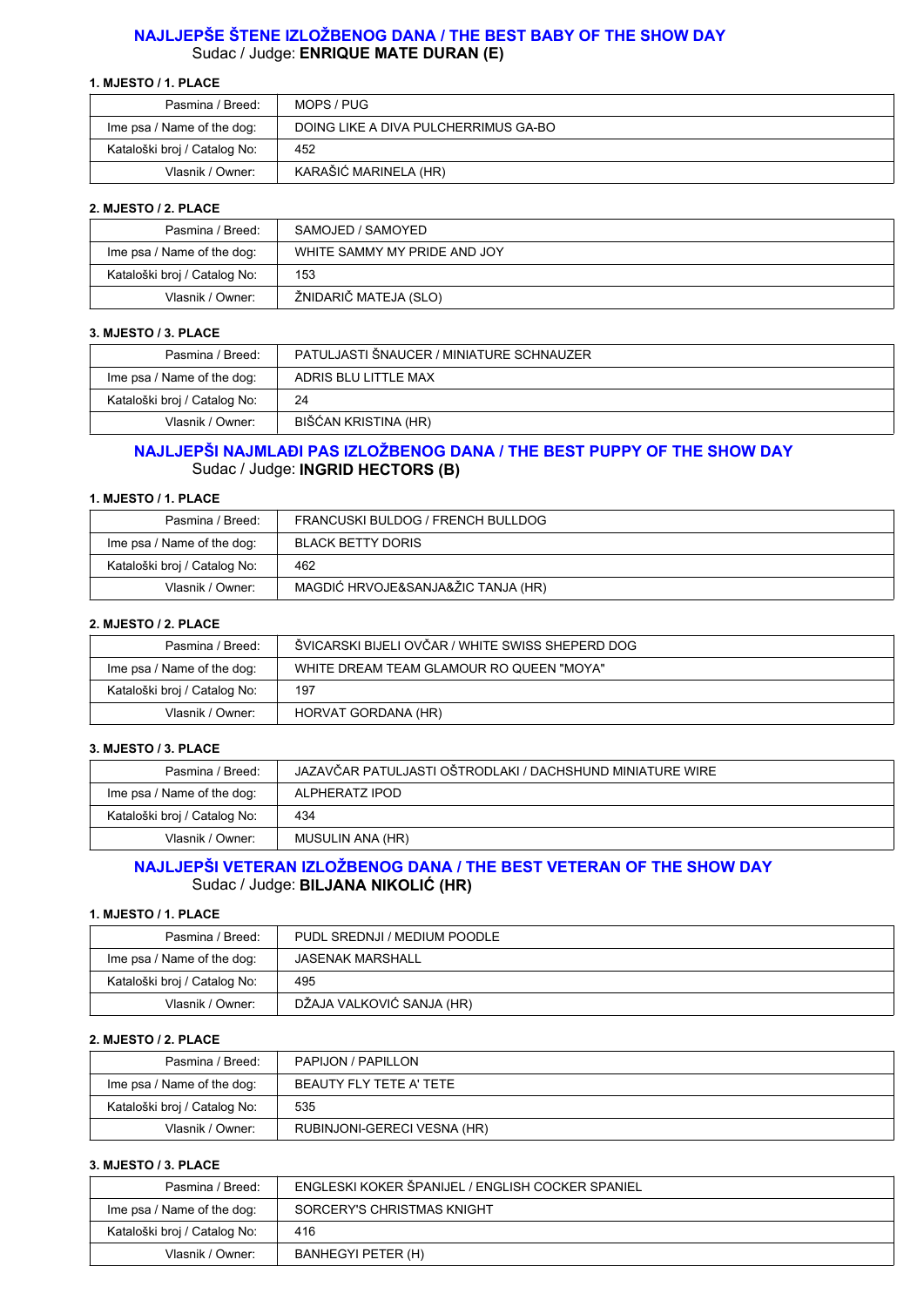# **NAJLJEPŠI LOVNI RADNI PAS IZLOŽBE / THE BEST HUNTING DOG - WORKING CLASS** Sudac / Judge: **BOŽIDAR KNAFELJC (HR)**

#### **1. MJESTO / 1. PLACE**

| Pasmina / Breed:             | LABRADOR RETRIVER / LABRADOR RETRIEVER |
|------------------------------|----------------------------------------|
| Ime psa / Name of the dog:   | LAB'S DREAM PARTY GIRL                 |
| Kataloški broj / Catalog No: | 386                                    |
| Vlasnik / Owner:             | HEMEN ŽELJKO & IVICA (HR)              |

#### **2. MJESTO / 2. PLACE**

| Pasmina / Breed:             | IRSKI SETER / IRISH RED SETTER     |
|------------------------------|------------------------------------|
| Ime psa / Name of the dog:   | LA VITA E BELLA OF HUNTER'S ENIGMA |
| Kataloški broj / Catalog No: | 119                                |
| Vlasnik / Owner:             | DIMIĆ PETRA (HR)                   |

## **3. MJESTO / 3. PLACE**

| Pasmina / Breed:             | EPANJEL BRETON / EPAGNEUL BRETON |
|------------------------------|----------------------------------|
| Ime psa / Name of the dog:   | <b>KAN</b>                       |
| Kataloški broj / Catalog No: | 69                               |
| Vlasnik / Owner:             | HABUŠ ZLATKO (HR)                |

# **NAJLJEPŠI MLADI PAS IZLOŽBENOG DANA / THE JUNIOR BEST IN SHOW** Sudac / Judge: **WALTER JUNGBLUT (D)**

## **1. MJESTO / 1. PLACE**

| Pasmina / Breed:             | AMERIČKA AKITA / AMERICAN AKITA |
|------------------------------|---------------------------------|
| Ime psa / Name of the dog:   | NEKMAR GAME ON                  |
| Kataloški broj / Catalog No: | 133                             |
| Vlasnik / Owner:             | NEKIĆ & KRZNARIĆ (HR)           |

#### **2. MJESTO / 2. PLACE**

| Pasmina / Breed:             | NJUFAUNDLENDER / NEWFOUNDLAND |
|------------------------------|-------------------------------|
| Ime psa / Name of the dog:   | JOHN'S ISLAND DREAMBLACK      |
| Kataloški broj / Catalog No: | 99                            |
| Vlasnik / Owner:             | BASSO ELEONORA (I)            |

#### **3. MJESTO / 3. PLACE**

| Pasmina / Breed:             | PIRINEJSKI PLANINSKI PAS / PYRENEAN MOUNTAIN DOG |
|------------------------------|--------------------------------------------------|
| Ime psa / Name of the dog:   | ECHO DEICHIEN ESCUDA POUR GARCON                 |
| Kataloški broj / Catalog No: | 358                                              |
| Vlasnik / Owner:             | VIRTANEN SUSANNA (FIN)                           |

## **FCI GRUPA 1 / FCI GROUP 1** Sudac / Judge: **MARKO LJUTIĆ (HR)**

#### **1. MJESTO / 1. PLACE**

| Pasmina / Breed:             | ŠVICARSKI BIJELI OVČAR / WHITE SWISS SHEPERD DOG |
|------------------------------|--------------------------------------------------|
| Ime psa / Name of the dog:   | BRANDY Z PAPOUŠČIHO RAJE                         |
| Kataloški broj / Catalog No: | 198                                              |
| Vlasnik / Owner:             | MARKOVA IVETA (CZ)                               |

#### **2. MJESTO / 2. PLACE**

| Pasmina / Breed:             | POLJSKO NIZINSKI OVČAR / POLISH LOWLAND SHEEPDOG |
|------------------------------|--------------------------------------------------|
| Ime psa / Name of the dog:   | TRESKA Z GANGU DLUGICH                           |
| Kataloški broj / Catalog No: | 215                                              |
| Vlasnik / Owner:             | WINKELBAUER SONJA (A)                            |

| Pasmina / Breed:             | BELGIJSKI OVČAR "GROENENDAEL" / BELGIAN SHEPHERD-GROENENDAEL |
|------------------------------|--------------------------------------------------------------|
| Ime psa / Name of the dog:   | <b>MUCIUS FORESTER</b>                                       |
| Kataloški broj / Catalog No: | 206                                                          |
| Vlasnik / Owner:             | MEDVED MATIJA (HR)                                           |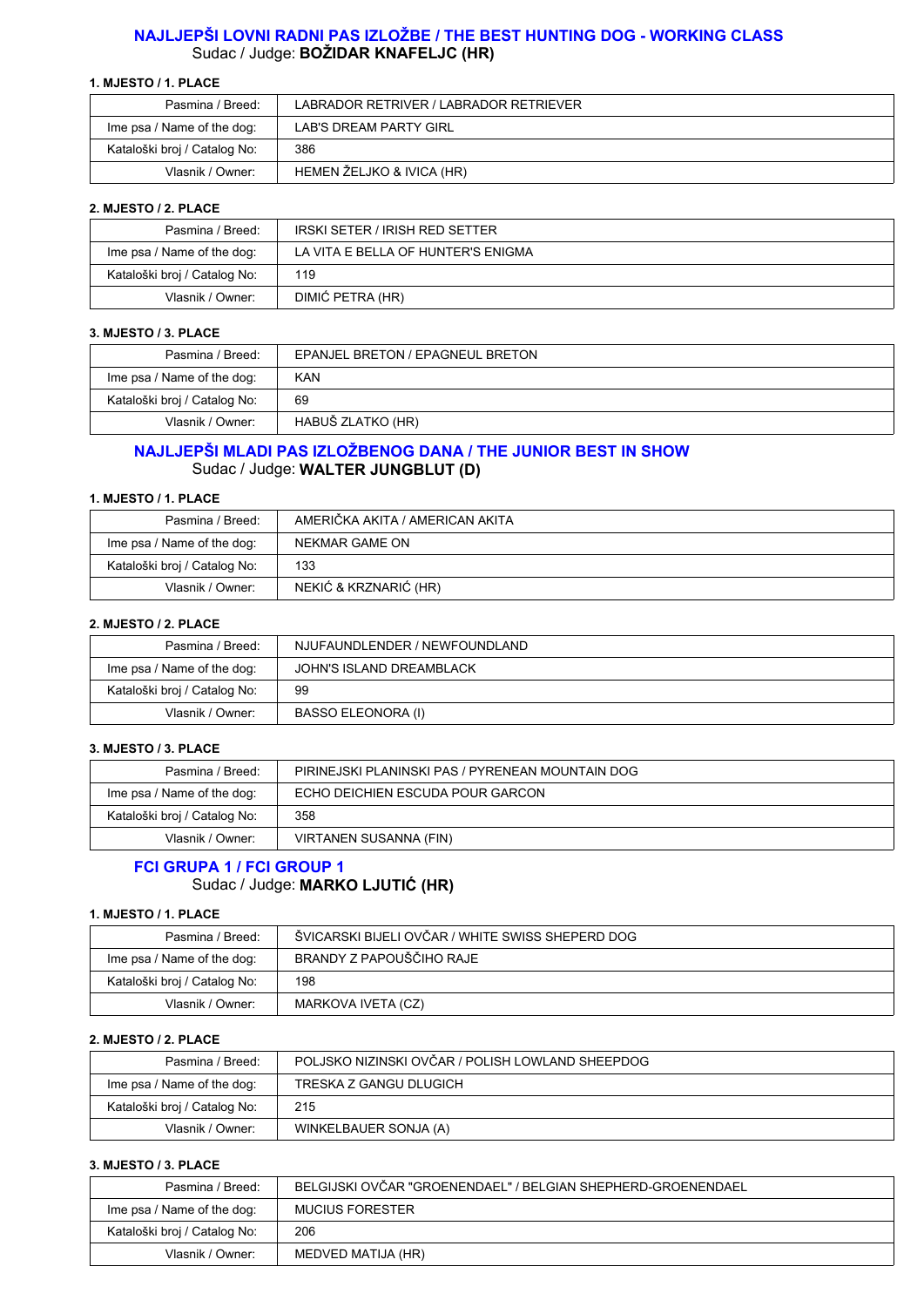# **FCI GRUPA 2 / FCI GROUP 2** Sudac / Judge: **ANDRZEJ SZUTKIEWICZ (PL)**

#### **1. MJESTO / 1. PLACE**

| Pasmina / Breed:             | PATULJASTI ŠNAUCER / MINIATURE SCHNAUZER |
|------------------------------|------------------------------------------|
| Ime psa / Name of the dog:   | ANIMA DENTIS                             |
| Kataloški broj / Catalog No: | 40                                       |
| Vlasnik / Owner:             | SITKIEWICZ EWA & TOMASZ (PL)             |

#### **2. MJESTO / 2. PLACE**

| Pasmina / Breed:             | PATULJASTI ŠNAUCER / MINIATURE SCHNAUZER |
|------------------------------|------------------------------------------|
| Ime psa / Name of the dog:   | <b>SCEDIR DUSTIN HOFFMAN</b>             |
| Kataloški broj / Catalog No: | 15                                       |
| Vlasnik / Owner:             | ALBERTELLI CRISTINA (I)                  |

## **3. MJESTO / 3. PLACE**

| Pasmina / Breed:             | LEONBERGER / LEONBERGER   |
|------------------------------|---------------------------|
| Ime psa / Name of the dog:   | QUIRIN OF LION DREAM      |
| Kataloški broj / Catalog No: | 94                        |
| Vlasnik / Owner:             | <b>KREMSER ANDREA (A)</b> |

## **FCI GRUPA 3 / FCI GROUP 3** Sudac / Judge: **ENRIQUE MATE DURAN (E)**

#### **1. MJESTO / 1. PLACE**

| Pasmina / Breed:             | GRANIČARSKI TERIJER / BORDER TERRIER |
|------------------------------|--------------------------------------|
| Ime psa / Name of the dog:   | <b>CYNETKOY BIZZIE BEE</b>           |
| Kataloški broj / Catalog No: | 300                                  |
| Vlasnik / Owner:             | WATSON S.D.&KENNA A.S. (UK)          |

#### **2. MJESTO / 2. PLACE**

| Pasmina / Breed:             | FOKSTERIJER KRATKE DLAKE / FOX TERRIER - SMOOTH |
|------------------------------|-------------------------------------------------|
| Ime psa / Name of the dog:   | AGRIA ZIP CODE                                  |
| Kataloški broj / Catalog No: | 294                                             |
| Vlasnik / Owner:             | KOROZS-PAPP JUDIT (H)                           |

#### **3. MJESTO / 3. PLACE**

| Pasmina / Breed:             | SKOTSKI TERIJER / SCOTTISH TERRIER |
|------------------------------|------------------------------------|
| Ime psa / Name of the dog:   | RHUM EMPORIO ARMANI                |
| Kataloški broj / Catalog No: | 309                                |
| Vlasnik / Owner:             | TUHKANEN SIRKKU (FIN)              |

## **FCI GRUPA 4 / FCI GROUP 4** Sudac / Judge: **WALTER JUNGBLUT (D)**

#### **1. MJESTO / 1. PLACE**

| Pasmina / Breed:             | JAZAVČAR PATULJASTI KRATKODL. / DACHSHUND MINIATURE SMOOTH |
|------------------------------|------------------------------------------------------------|
| Ime psa / Name of the dog:   | HARRY POTTER V.JULIUS GALLE                                |
| Kataloški broj / Catalog No: | 429                                                        |
| Vlasnik / Owner:             | VUKUŠIĆ IVICA (HR)                                         |

## **2. MJESTO / 2. PLACE**

| Pasmina / Breed:             | JAZAVČAR PATULJASTI OŠTRODLAKI / DACHSHUND MINIATURE WIRE |
|------------------------------|-----------------------------------------------------------|
| Ime psa / Name of the dog:   | DREAMDAX ZABETTA                                          |
| Kataloški broj / Catalog No: | 438                                                       |
| Vlasnik / Owner:             | GABBRIELLI LUISA (I)                                      |

| Pasmina / Breed:             | JAZAVČAR KRATKODLAKI / DACHSHUND STANDARD SMOOT-HAIRE |
|------------------------------|-------------------------------------------------------|
| Ime psa / Name of the dog:   | CALPUS HOWARD HUGHES                                  |
| Kataloški broj / Catalog No: | 439                                                   |
| Vlasnik / Owner:             | DOGANČIĆ DRAGANA & CALPUS (HR)                        |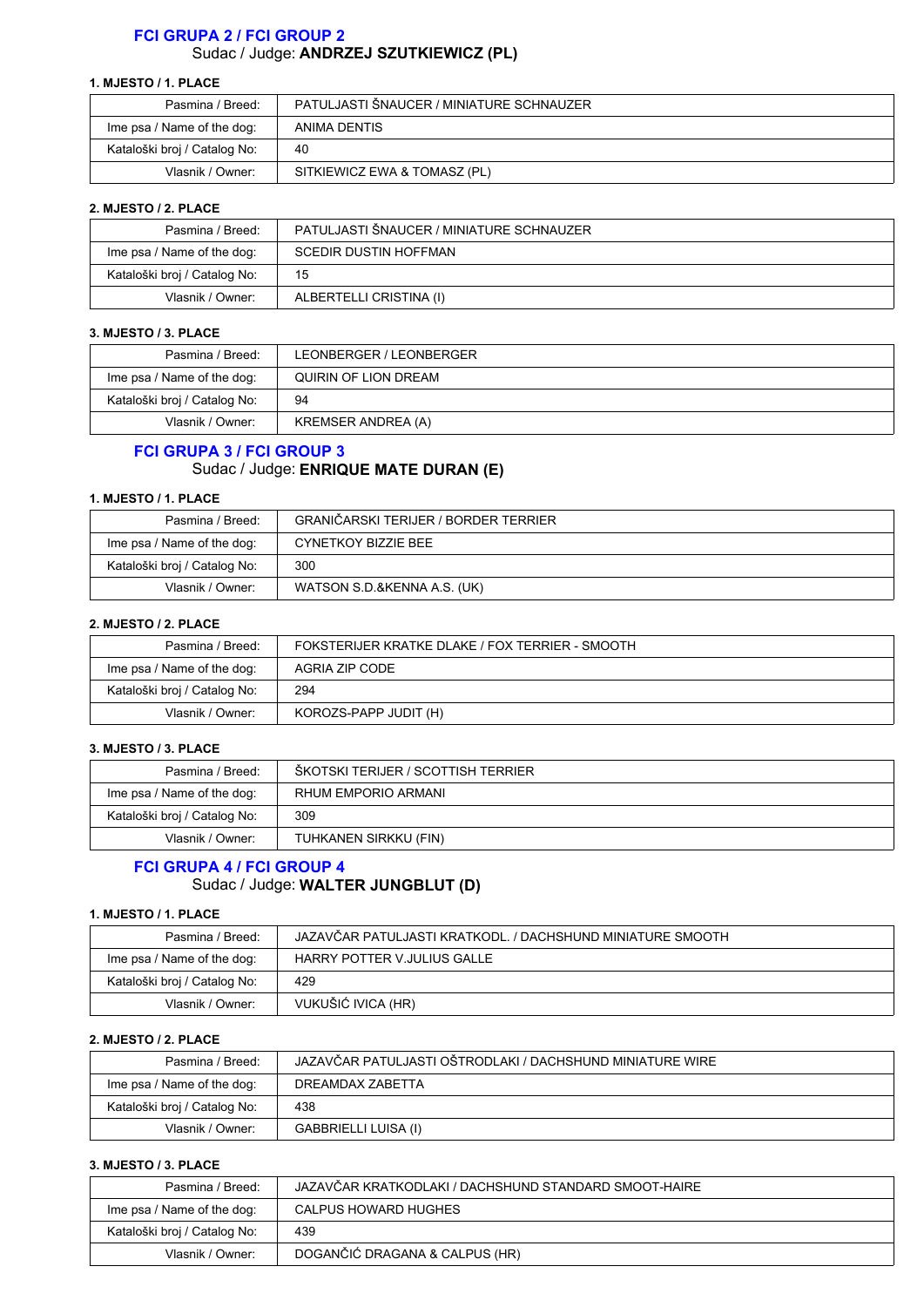# **FCI GRUPA 5 / FCI GROUP 5** Sudac / Judge: **ANDRZEJ SZUTKIEWICZ (PL)**

#### **1. MJESTO / 1. PLACE**

| Pasmina / Breed:             | AMERIČKA AKITA / AMERICAN AKITA |
|------------------------------|---------------------------------|
| Ime psa / Name of the dog:   | NEKMAR GAME ON                  |
| Kataloški broj / Catalog No: | 133                             |
| Vlasnik / Owner:             | NEKIĆ & KRZNARIĆ (HR)           |

#### **2. MJESTO / 2. PLACE**

| Pasmina / Breed:             | SIBIRSKI HASKI / SIBERIAN HUSKY   |
|------------------------------|-----------------------------------|
| Ime psa / Name of the dog:   | BREE BRIGHTNES AND STAR'N NORDICA |
| Kataloški broj / Catalog No: | 151                               |
| Vlasnik / Owner:             | KRENN FRANZ (A)                   |

## **3. MJESTO / 3. PLACE**

| Pasmina / Breed:             | SHIBA / SHIBA                          |
|------------------------------|----------------------------------------|
| Ime psa / Name of the dog:   | RYUU NO HANAWAZURAI GO SHUN'YOU KENSHA |
| Kataloški broj / Catalog No: | 82                                     |
| Vlasnik / Owner:             | EXPOSITO SILVIA (ESP)                  |

## **FCI GRUPA 6 / FCI GROUP 6** Sudac / Judge: **IVANA BAKAL (HR)**

#### **1. MJESTO / 1. PLACE**

| Pasmina / Breed:             | MALI BASET GRIFON - VENDEEN / PETIT BASSET GRIFFON VENDEEN |
|------------------------------|------------------------------------------------------------|
| Ime psa / Name of the dog:   | BLACK MAJESTY'SROLLERCOASTERDELLAGODEGLI                   |
| Kataloški broj / Catalog No: | 507                                                        |
| Vlasnik / Owner:             | RAIČ IVA (HR)                                              |

#### **2. MJESTO / 2. PLACE**

| Pasmina / Breed:             | DALMATINSKI PAS / DALMATIAN |
|------------------------------|-----------------------------|
| Ime psa / Name of the dog:   | VANHELSING TALK TO THE HAND |
| Kataloški broj / Catalog No: | 516                         |
| Vlasnik / Owner:             | DREWITT-BARLOW BARRIE (UK)  |

#### **3. MJESTO / 3. PLACE**

| Pasmina / Breed:             | RODEZIJSKI RIĐBEK / RHODESIAN RIDGEBACK |
|------------------------------|-----------------------------------------|
| Ime psa / Name of the dog:   | LYKKE AYABA                             |
| Kataloški broj / Catalog No: | 513                                     |
| Vlasnik / Owner:             | AYABA KENNEL (HR)                       |

# **FCI GRUPA 7 / FCI GROUP 7** Sudac / Judge: **ANDRZEJ SZUTKIEWICZ (PL)**

#### **1. MJESTO / 1. PLACE**

| Pasmina / Breed:             | VAJMARSKI PTIČAR / WEIMARANER |
|------------------------------|-------------------------------|
| Ime psa / Name of the dog:   | BROMHUND SENSATION AT GREYNIE |
| Kataloški broj / Catalog No: | 56                            |
| Vlasnik / Owner:             | ZDRAHALOVA BARBARA (CZ)       |

#### **2. MJESTO / 2. PLACE**

| Pasmina / Breed:             | IRSKI SETER / IRISH RED SETTER |
|------------------------------|--------------------------------|
| Ime psa / Name of the dog:   | LION HEART OF HUNTER'S ENIGMA  |
| Kataloški broj / Catalog No: | 118                            |
| Vlasnik / Owner:             | BENČEK MELANI (HR)             |

| Pasmina / Breed:             | ENGLESKI SETER / ENGLISH SETTER |
|------------------------------|---------------------------------|
| Ime psa / Name of the dog:   | HUCKLEBERRY DE LOS VITORONES    |
| Kataloški broj / Catalog No: | 113                             |
| Vlasnik / Owner:             | MAKOVEC ZDENKO (HR)             |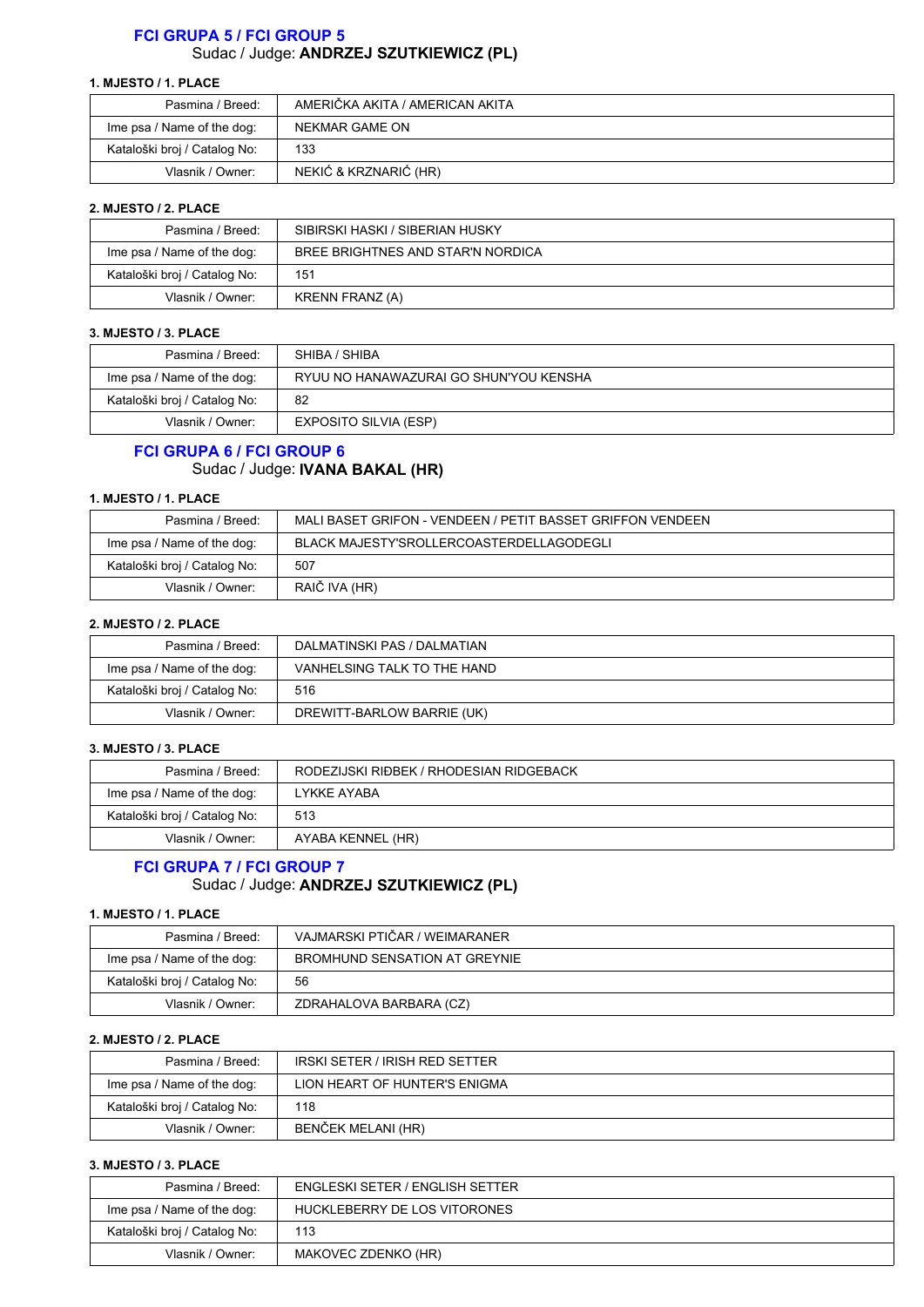# **FCI GRUPA 8 / FCI GROUP 8**

Sudac / Judge: **BOŽIDAR KNAFELJC (HR)**

#### **1. MJESTO / 1. PLACE**

| Pasmina / Breed:             | ZLATNI RETRIVER / GOLDEN RETRIEVER |
|------------------------------|------------------------------------|
| Ime psa / Name of the dog:   | FABIO FANTASTIC VOM PARADIESGARTL  |
| Kataloški broj / Catalog No: | 397                                |
| Vlasnik / Owner:             | SCHMID KARL (A)                    |

#### **2. MJESTO / 2. PLACE**

| Pasmina / Breed:             | ENGLESKI KOKER ŠPANIJEL / ENGLISH COCKER SPANIEL |
|------------------------------|--------------------------------------------------|
| Ime psa / Name of the dog:   | BLACK LORD ACCIDENTALLY IN LOVE                  |
| Kataloški broj / Catalog No: | 415                                              |
| Vlasnik / Owner:             | HORVAT MAJA (HR)                                 |

## **3. MJESTO / 3. PLACE**

| Pasmina / Breed:             | AMERIČKI KOKER ŠPANIJEL / AMERICAN COCKER SPANIEL |
|------------------------------|---------------------------------------------------|
| Ime psa / Name of the dog:   | ZURY'S INLAY' DIAMOND                             |
| Kataloški broj / Catalog No: | 427                                               |
| Vlasnik / Owner:             | CHAVRAK KRISTINA (HR)                             |

## **FCI GRUPA 9 / FCI GROUP 9** Sudac / Judge: **BILJANA NIKOLIĆ (HR)**

#### **1. MJESTO / 1. PLACE**

| Pasmina / Breed:             | PUDL VELIKI / STANDARD POODLE |
|------------------------------|-------------------------------|
| Ime psa / Name of the dog:   | LEANKA'S EVANGELINE           |
| Kataloški broj / Catalog No: | 500                           |
| Vlasnik / Owner:             | SCHMEISSER REGINA (D)         |

#### **2. MJESTO / 2. PLACE**

| Pasmina / Breed:             | LASA APSO / LHASA APSO           |
|------------------------------|----------------------------------|
| Ime psa / Name of the dog:   | DILEMMA TIP TOP                  |
| Kataloški broj / Catalog No: | 552                              |
| Vlasnik / Owner:             | VAN ROSSUM BELINDA & SMOLIĆ (NL) |

#### **3. MJESTO / 3. PLACE**

| Pasmina / Breed:             | KINESKI KUKMASTI PAS / CHINESE CRESTED DOG |
|------------------------------|--------------------------------------------|
| Ime psa / Name of the dog:   | BE MY DOG'S MEGABUCKS                      |
| Kataloški broj / Catalog No: | 529                                        |
| Vlasnik / Owner:             | HORMANN DESIREE (D)                        |

## **FCI GRUPA 10 / FCI GROUP 10** Sudac / Judge: **DARKO PETRESKI (HR)**

#### **1. MJESTO / 1. PLACE**

| Pasmina / Breed:             | RUSKI HRT / BORZOL            |
|------------------------------|-------------------------------|
| Ime psa / Name of the dog:   | IZVOROTLJIVAJA IRINKA WOLKOVO |
| Kataloški broj / Catalog No: | 183                           |
| Vlasnik / Owner:             | <b>GRILC MIRJANA (SLO)</b>    |

#### **2. MJESTO / 2. PLACE**

| Pasmina / Breed:             | VIPET - MALI ENGLESKI HRT / WHIPPET |
|------------------------------|-------------------------------------|
| Ime psa / Name of the dog:   | <b>RIVARCO I'M RIBES</b>            |
| Kataloški broj / Catalog No: | 168                                 |
| Vlasnik / Owner:             | FOSSI FRANCESCA (I)                 |

| Pasmina / Breed:             | PERZIJSKI HRT - SALUKI / SALUKI |
|------------------------------|---------------------------------|
| Ime psa / Name of the dog:   | YADABALACH AVA ADELA            |
| Kataloški broj / Catalog No: | 179                             |
| Vlasnik / Owner:             | BRAMANTE LUCIA (A)              |